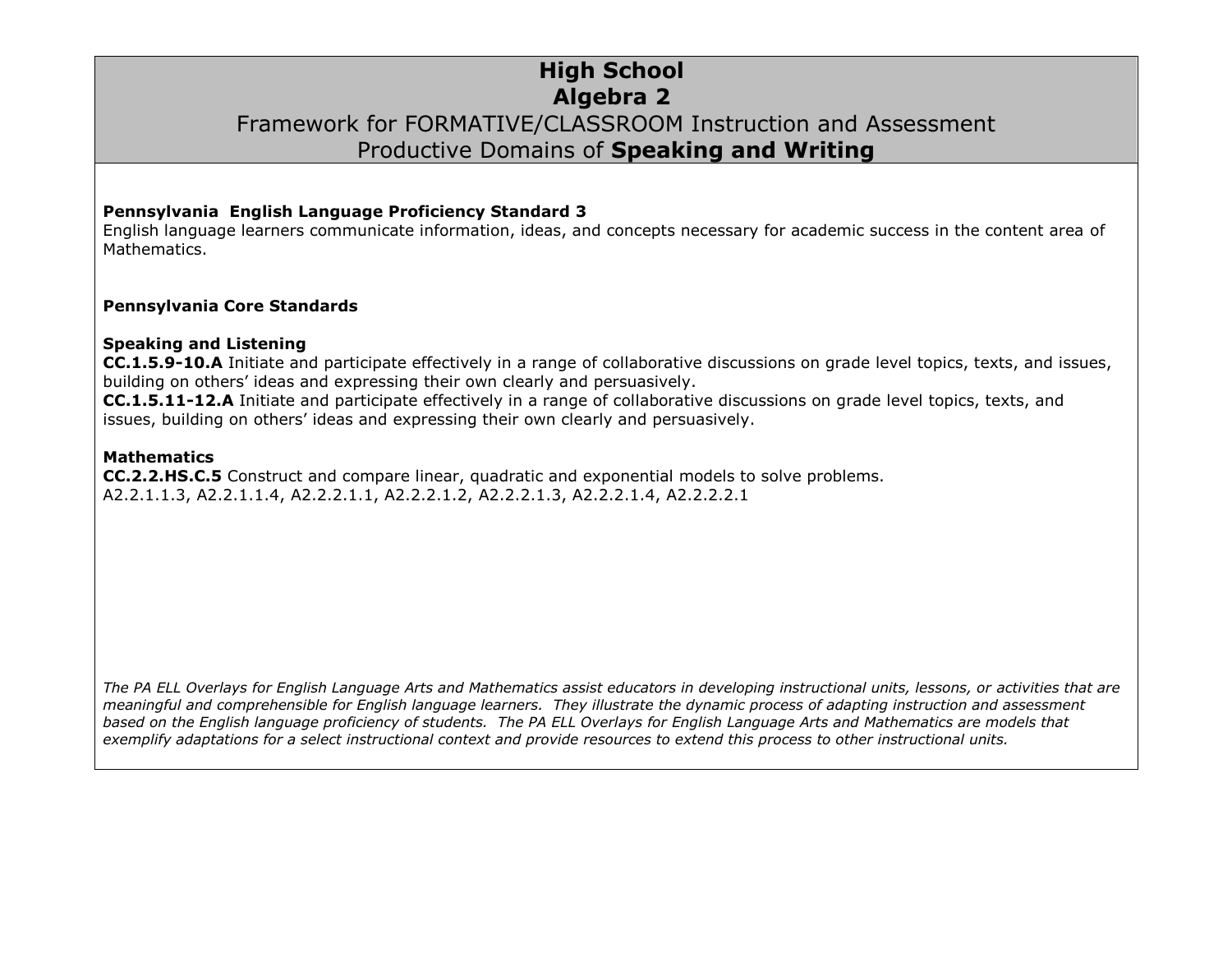# **Speaking Model Performance Indicator (MPI)**

**Classroom Context:** Analyze and solve equations and inequalities.

| <b>Cognitive Function:</b> Students at all levels of English proficiency will ANALYZE and SOLVE equations and inequalities.      |                                                                                                                                                                                                                                                                                                                                 |                                                                                                                                                                                                                  |                                                                                                                                                                                              |                                                                                                                                                                                      |                                                                                                                             |                                                                                                                                                             |                                                                                                                                                                        |  |
|----------------------------------------------------------------------------------------------------------------------------------|---------------------------------------------------------------------------------------------------------------------------------------------------------------------------------------------------------------------------------------------------------------------------------------------------------------------------------|------------------------------------------------------------------------------------------------------------------------------------------------------------------------------------------------------------------|----------------------------------------------------------------------------------------------------------------------------------------------------------------------------------------------|--------------------------------------------------------------------------------------------------------------------------------------------------------------------------------------|-----------------------------------------------------------------------------------------------------------------------------|-------------------------------------------------------------------------------------------------------------------------------------------------------------|------------------------------------------------------------------------------------------------------------------------------------------------------------------------|--|
| <b>Concepts</b>                                                                                                                  | <b>Competencies</b>                                                                                                                                                                                                                                                                                                             | <b>Vocabulary</b><br>and Topic<br><b>Related</b><br>Language                                                                                                                                                     | <b>Proficiency</b><br>Level 1<br><b>Entering</b>                                                                                                                                             | <b>Proficiency</b><br>Level 2<br><b>Emerging</b>                                                                                                                                     | <b>Proficiency</b><br>Level 3<br><b>Developing</b>                                                                          | <b>Proficiency</b><br>Level 4<br><b>Expanding</b>                                                                                                           | <b>Proficiency</b><br>Level 5<br><b>Bridging</b>                                                                                                                       |  |
| Exponential<br>functions and<br>equations<br>Quadratic<br>functions and<br>equations<br>Polynomial<br>functions and<br>equations | Represent<br>exponential/<br>quadratic/polynomial<br>functions in multiple<br>ways, including<br>tables, graphs,<br>equations, and<br>contextual<br>situations, and make<br>connections among<br>representations;<br>relate the<br>growth/decay rate of<br>the associated<br>exponential equation<br>to each<br>representation. | Absolute value<br>Domain<br>Equation<br>Exponential<br>function<br>Exponential<br>notation<br>Expression<br>Linear function<br>Logarithmic<br>function<br>Powers<br>Range<br>Systems of<br>equations<br>Variable | Identify math<br>sentences as<br>quadratic,<br>linear,<br>exponential or<br>polynomial,<br>following<br>explicit,<br>repeated<br>examples, as<br>modeled and<br>monitored by<br>the teacher. | Supply words<br>or phrases to<br>evaluate<br>sentences as<br>quadratic,<br>exponential, or<br>polynomial<br>function using<br>visual and<br>vocabulary<br>support with a<br>partner. | Evaluate a<br>quadratic,<br>exponential, or<br>polynomial<br>function in a<br>small group<br>with<br>vocabulary<br>support. | Evaluate the<br>application of a<br>quadratic,<br>exponential or<br>polynomial<br>function as<br>applied to a<br>real-life<br>scenario in a<br>small group. | Respond to<br>presented<br>findings of a<br>grade-level<br>experiment or<br>project dealing<br>with population<br>growth or<br>other topic<br>related to<br>functions. |  |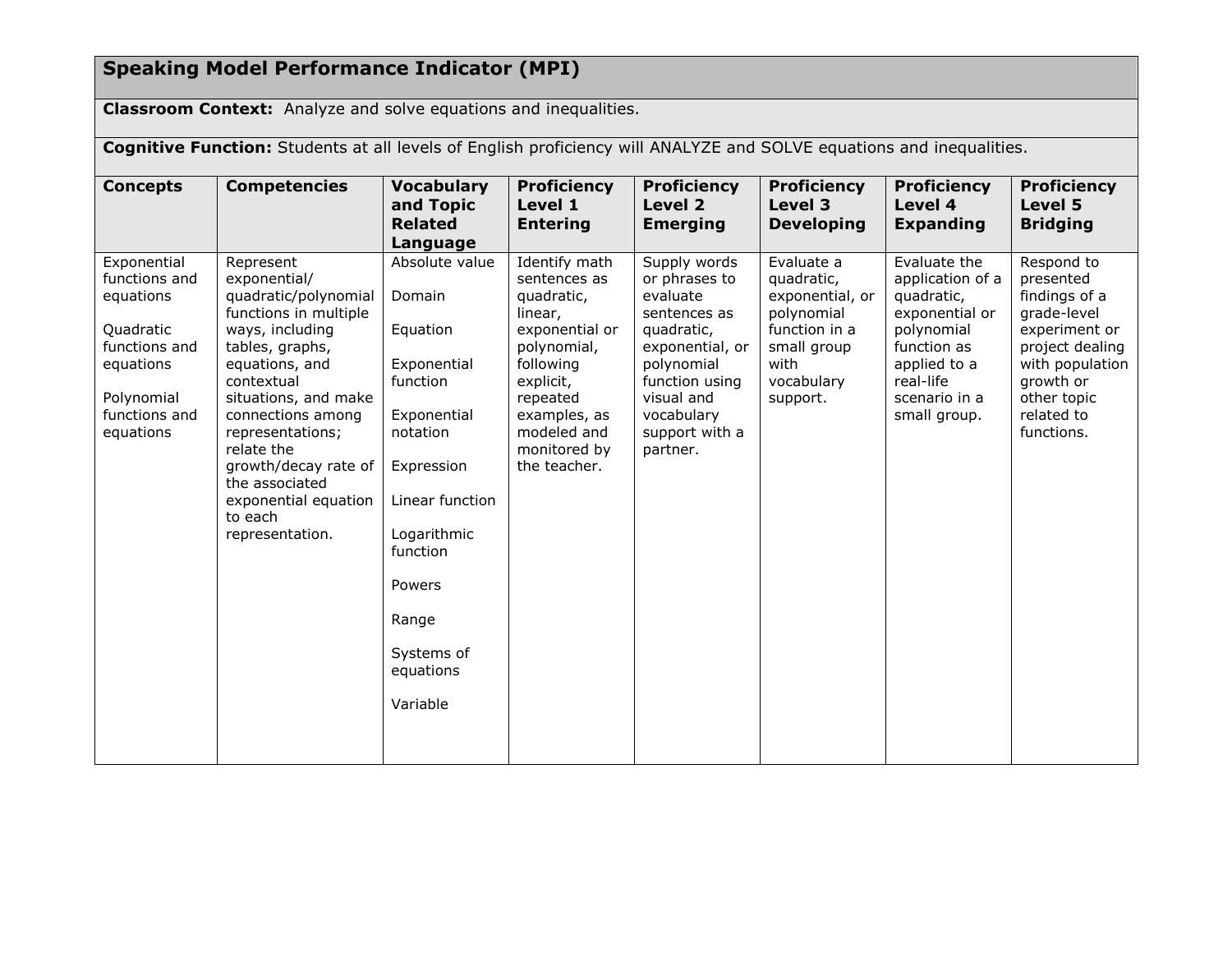## **Writing Model Performance Indicator (MPI)**

**Classroom Context**: Analyze and solve equations and inequalities.

**Cognitive Function:** Students at all levels of English proficiency will ANALYZE and SOLVE equations and inequalities.

| <b>Concepts</b>                                                                                                   | <b>Competencies</b>                                                                                                                                                                                                                                                                                                             | <b>Vocabulary</b><br>and Topic<br><b>Related</b><br>Language                                                                                                                                                     | <b>Proficiency</b><br>Level 1<br><b>Entering</b>                                                                                                                                                           | <b>Proficiency</b><br>Level 2<br><b>Emerging</b>                                                                          | <b>Proficiency</b><br>Level 3<br><b>Developing</b>                                                                                                                    | <b>Proficiency</b><br>Level 4<br><b>Expanding</b>                                                                          | <b>Proficiency</b><br>Level 5<br><b>Bridging</b>                                              |
|-------------------------------------------------------------------------------------------------------------------|---------------------------------------------------------------------------------------------------------------------------------------------------------------------------------------------------------------------------------------------------------------------------------------------------------------------------------|------------------------------------------------------------------------------------------------------------------------------------------------------------------------------------------------------------------|------------------------------------------------------------------------------------------------------------------------------------------------------------------------------------------------------------|---------------------------------------------------------------------------------------------------------------------------|-----------------------------------------------------------------------------------------------------------------------------------------------------------------------|----------------------------------------------------------------------------------------------------------------------------|-----------------------------------------------------------------------------------------------|
| Functions and<br>equations<br>Quadratic<br>functions and<br>equations<br>Polynomial<br>functions and<br>equations | Represent<br>exponential/<br>quadratic/polynomial<br>functions in multiple<br>ways, including<br>tables, graphs,<br>equations, and<br>contextual<br>situations, and make<br>connections among<br>representations;<br>relate the<br>growth/decay rate of<br>the associated<br>exponential equation<br>to each<br>representation. | Absolute value<br>Domain<br>Equation<br>Exponential<br>function<br>Exponential<br>notation<br>Expression<br>Linear function<br>Logarithmic<br>function<br>Powers<br>Range<br>Systems of<br>equations<br>Variable | Produce<br>elements of<br>equations or<br>formulas from<br>word/phrase<br>banks and<br>visual models,<br>following<br>explicit,<br>repeated<br>examples, as<br>modeled and<br>monitored by<br>the teacher. | Describe<br>equations or<br>formulas using<br>figures and<br>notation from<br>word banks<br>and models<br>with a partner. | Sequence<br>steps for<br>solving<br>problems<br>involving<br>equations or<br>formulas using<br>figures,<br>notation, and<br>sequential<br>language with<br>a partner. | Explain uses of<br>equations or<br>formulas using<br>figures,<br>notation, and<br>complex<br>sentences in a<br>small group | Summarize<br>procedures for<br>solving<br>problems<br>involving<br>formulas and<br>equations. |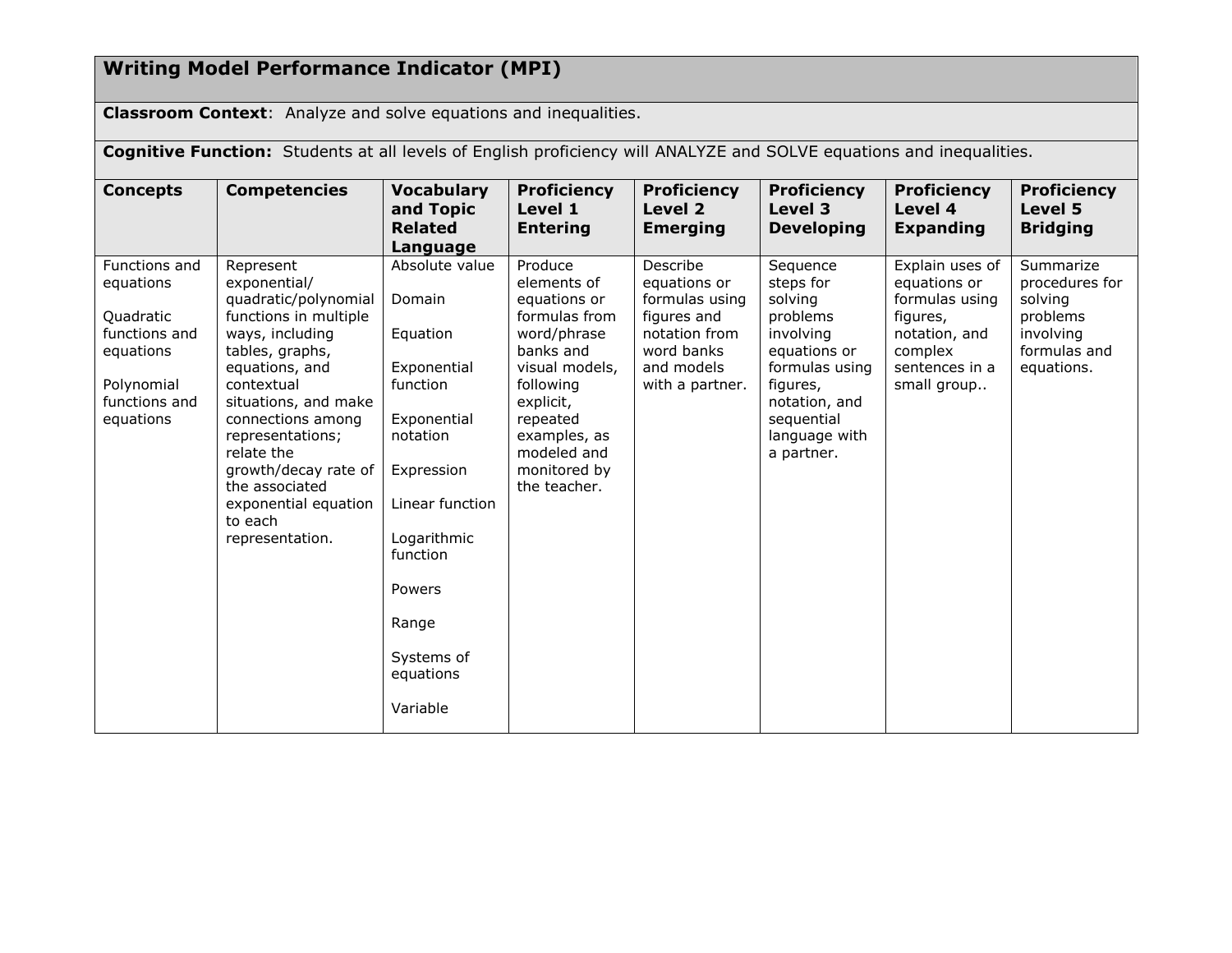**Building Productive Model Performance Indicators (MPI)** to differentiate and scaffold instruction per English language proficiency level by adjusting the *language function* and *support.*

### **Classroom Context**:

**Cognitive Function:** Students at all levels of English proficiency will

| <b>Concepts</b> | <b>Competencies</b> | <b>Vocabulary</b><br>and Topic<br><b>Related</b><br>Language | <b>Proficiency</b><br>Level 1<br><b>Entering</b>                                                                                                                                                                                                | <b>Proficiency</b><br>Level 2<br><b>Emerging</b> | <b>Proficiency</b><br>Level 3<br><b>Developing</b> | <b>Proficiency</b><br>Level 4<br><b>Expanding</b> | <b>Proficiency</b><br>Level 5<br><b>Bridging</b> |  |  |
|-----------------|---------------------|--------------------------------------------------------------|-------------------------------------------------------------------------------------------------------------------------------------------------------------------------------------------------------------------------------------------------|--------------------------------------------------|----------------------------------------------------|---------------------------------------------------|--------------------------------------------------|--|--|
|                 |                     |                                                              | Language Function (differentiated measurable expectations of student language<br>use increasing in complexity and amount from English language proficiency level 1<br>to level 5)                                                               |                                                  |                                                    |                                                   |                                                  |  |  |
|                 |                     |                                                              | Label the<br>process used                                                                                                                                                                                                                       | Take notes                                       | Interpret                                          | Assess                                            | Analyze                                          |  |  |
|                 |                     |                                                              | to                                                                                                                                                                                                                                              | Label                                            | Compare/Contrast                                   | Revise                                            | Design                                           |  |  |
|                 |                     |                                                              | Produce short<br>answer                                                                                                                                                                                                                         | Illustrate                                       | Distinguish                                        | Construct                                         | Prove                                            |  |  |
|                 |                     |                                                              | responses                                                                                                                                                                                                                                       | Enumerate                                        | Sequence                                           |                                                   |                                                  |  |  |
|                 |                     |                                                              | Supply<br>missing<br>information in<br>sentence<br>frames                                                                                                                                                                                       |                                                  | Explain                                            |                                                   |                                                  |  |  |
|                 |                     |                                                              | <b>Content Stem</b> (selected focus of grade-level curriculum for all students remains<br>constant across all English language proficiency levels)                                                                                              |                                                  |                                                    |                                                   |                                                  |  |  |
|                 |                     |                                                              |                                                                                                                                                                                                                                                 |                                                  |                                                    |                                                   |                                                  |  |  |
|                 |                     |                                                              | <b>Instructional Support</b> (scaffolds to accompany explicit instruction with multiple<br>opportunities for student response and feedback decreasing in degree from<br>English language proficiency level 1 to level 5. "I do, We do, You do") |                                                  |                                                    |                                                   |                                                  |  |  |
|                 |                     |                                                              | Visual support                                                                                                                                                                                                                                  | Visual support                                   | Visual support                                     | Visual support                                    | Visual support                                   |  |  |
|                 |                     |                                                              | Sensory<br>support                                                                                                                                                                                                                              | Sensory<br>support                               | Sensory support                                    | Realia                                            | Video                                            |  |  |
|                 |                     |                                                              |                                                                                                                                                                                                                                                 |                                                  | Realia                                             | Video                                             | Graphic                                          |  |  |